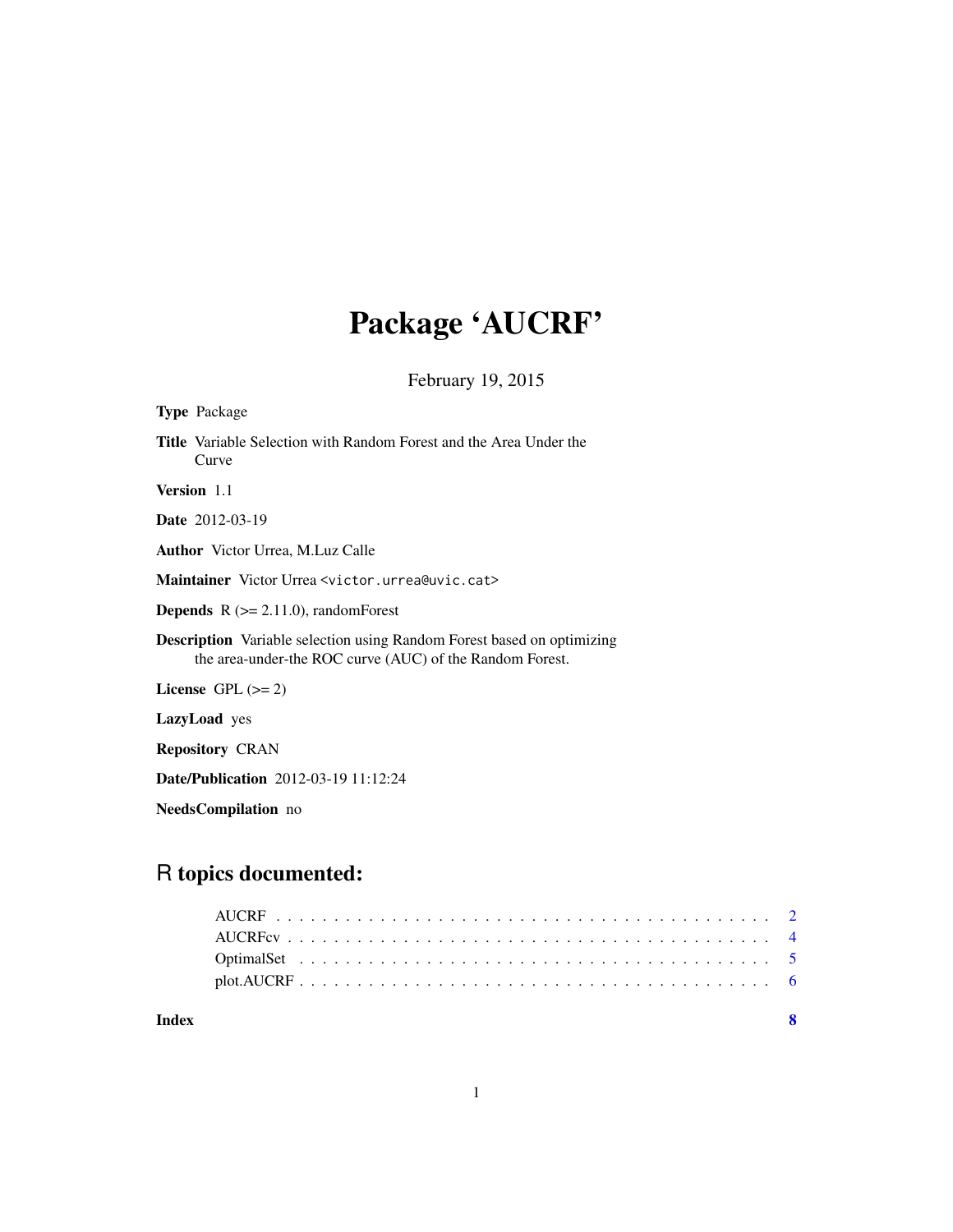#### <span id="page-1-1"></span><span id="page-1-0"></span>**Description**

AUCRF is an algorithm for variable selection using Random Forest based on optimizing the areaunder-the ROC curve (AUC) of the Random Forest. The proposed strategy implements a backward elimination process based on the initial ranking of the variables.

# Usage

AUCRF(formula, data,  $k0 = 1$ ,  $pdel = 0.2$ ,  $ranking=c("MDG", "MDA"), ...$ )

#### Arguments

| formula | an object of class formula: a symbolic description of the model to be fitted. The<br>details of model specification are given in Details.                                                                         |
|---------|-------------------------------------------------------------------------------------------------------------------------------------------------------------------------------------------------------------------|
| data    | a data frame containing the variables in the model. Dependent variable must be<br>a binary variable defined as factor and codified as 1 for positives (e.g. cases)<br>and $\theta$ for negatives (e.g. controls). |
| k0      | number of remaining variables for stopping the backward elimination process.<br>By default $k\theta = 1$ .                                                                                                        |
| pdel    | fraction of remaining variables to be removed in each step. By default pde l=0.2.<br>If pdel=0, only one variable is removed each time.                                                                           |
| ranking | specifies the importance measure provided by random Forest for ranking the<br>variables. There are two options MDG (by default) for MeanDecreaseGini and<br>MDA for MeanDecreaseAccuracy.                         |
| $\cdot$ | optional parameters to be passed to the random Forest function. If no arguments<br>are specified, default arguments of random Forest function will be used.                                                       |

# Details

The AUC-RF algorithm is described in detail in Calle et. al.(2011). The following is a summary:

#### Ranking and AUC of the initial set:

Perform a random forest using all predictor variables and the response, as specified in the formula argument, and compute the AUC of the random forest. Based on the selected measure of importance (by default MDG), obtain a ranking of predictors.

#### Elimination process:

Based on the variables ranking, remove the less important variables (fraction of variables specified in pdel argument). Perform a new random forest with the remaining variables and compute its AUC. This step is iterated until the number of remaining variables is less or equal than k0.

#### Optimal set:

The optimal set of predictive variables is considered the one giving rise to the Random Forest with the highest OOB-AUCopt. The number of selected predictors is denoted by  $Kopt$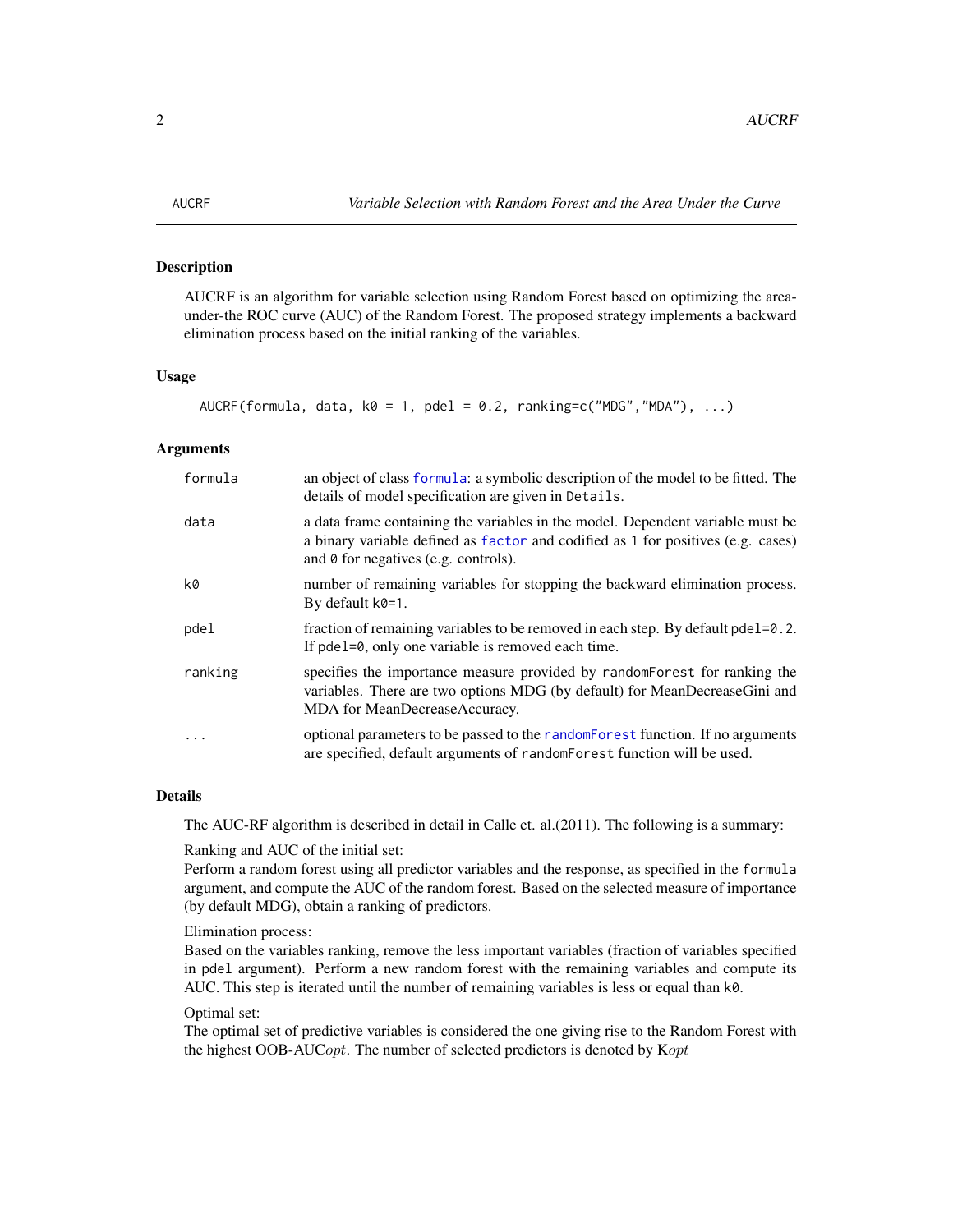#### <span id="page-2-0"></span>AUCRF 3

# Value

An object of class AUCRF, which is a list with the following components:

| the original call to AUCRF.                                                                |
|--------------------------------------------------------------------------------------------|
| the data argument.                                                                         |
| the ranking of predictors based on the importance measure.                                 |
| optimal set of predictors obtained.                                                        |
| AUC obtained for the optimal set of predictors.                                            |
| size of the optimal set of predictors obtained.                                            |
| values of AUC obtained for each set of predictors evaluated in the elimination<br>process. |
| the random Forest adjusted with the optimal set.                                           |
|                                                                                            |

# References

Calle ML, Urrea V, Boulesteix A-L, Malats N (2011) "AUC-RF: A new strategy for genomic profiling with Random Forest". Human Heredity. (In press)

#### See Also

[OptimalSet](#page-4-1), [AUCRFcv](#page-3-1), [randomForest](#page-0-0).

# Examples

```
# load the included example dataset. This is a simulated case/control study
# data set with 4000 patients (2000 cases / 2000 controls) and 1000 SNPs,
# where the first 10 SNPs have a direct association with the outcome:
data(exampleData)
# call AUCRF process: (it may take some time)
# fit <- AUCRF(Y~., data=exampleData)
# The result of this example is included for illustration purpose:
data(fit)
summary(fit)
plot(fit)
# Additional randomForest parameters can be included, otherwise default
# parameters of randomForest function will be used:
# fit <- AUCRF(Y~., data=exampleData, ntree=1000, nodesize=20)
```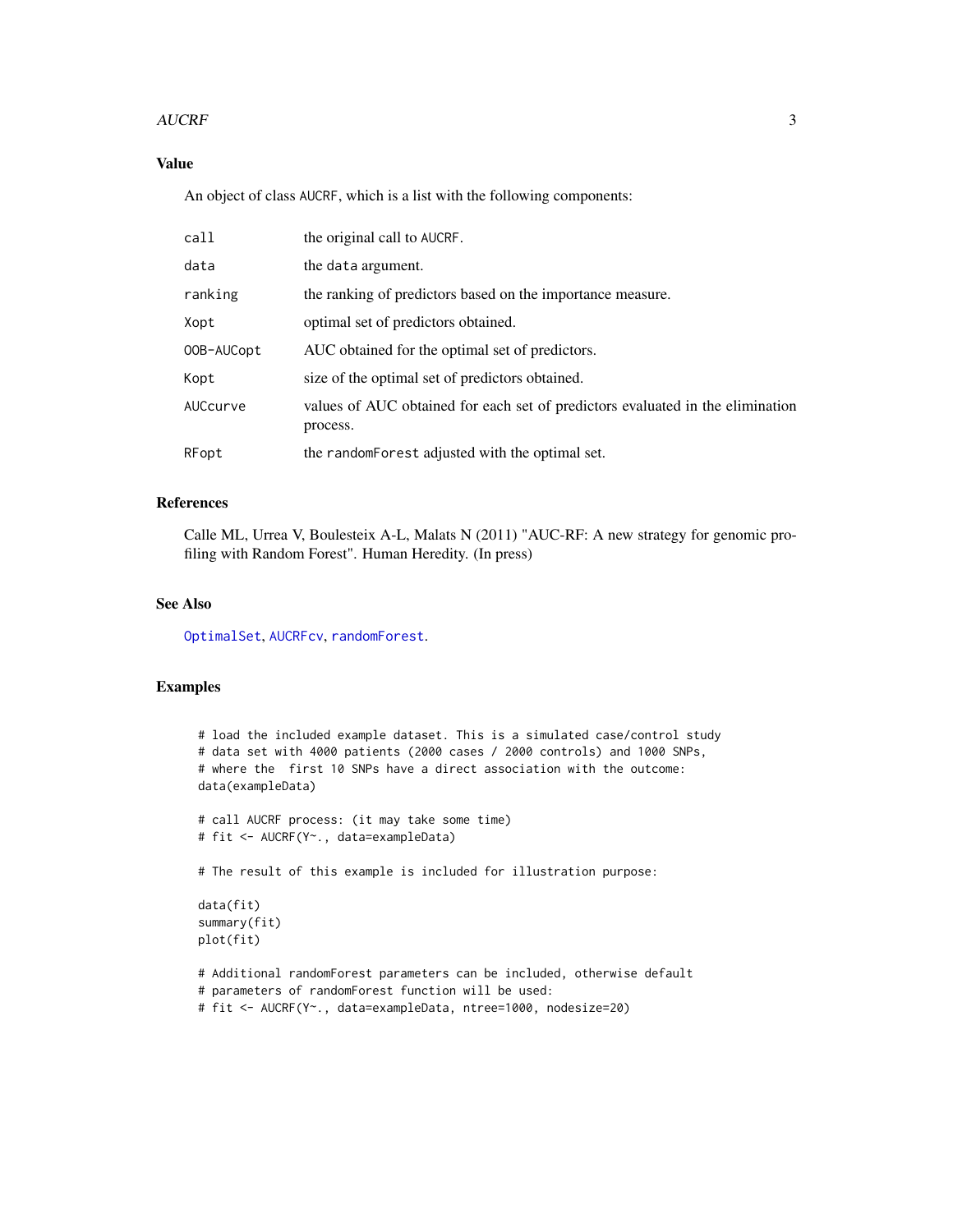<span id="page-3-1"></span><span id="page-3-0"></span>

# Description

Performes a repeated cross validation analysis and computes the probability of selection for each variable.

#### Usage

AUCRFcv(x,  $nCV = 5$ ,  $M = 20$ )

#### Arguments

| X   | an object of class AUCRF.                                                                    |
|-----|----------------------------------------------------------------------------------------------|
| nCV | number of folds in cross validation. By default a 5-fold cross validation is per-<br>formed. |
| м   | number of cross validation repetitions.                                                      |

#### Details

The results of this repeated cross validation analysis are (1) a corrected estimation of the predictive accuracy of the selected variables and (2) an estimate of the probability of selection for each variable.

The AUC-RF algorithm is exhaustively described in Calle et. al.(2011).

#### Value

The same AUCRF object passed (see [AUCRF](#page-1-1)) as argument but updated with the following components:

| cvAUC | mean of AUC values in test datasets of the optimal sets of predictors.                                     |
|-------|------------------------------------------------------------------------------------------------------------|
| Psel  | probability of selection of each variable as the proportion of times that is selected<br>by AUC-RF method. |

#### References

Calle ML, Urrea V, Boulesteix A-L, Malats N (2011) "AUC-RF: A new strategy for genomic profiling with Random Forest". Human Heredity. (In press)

# See Also

[OptimalSet](#page-4-1), [AUCRF](#page-1-1), [randomForest](#page-0-0).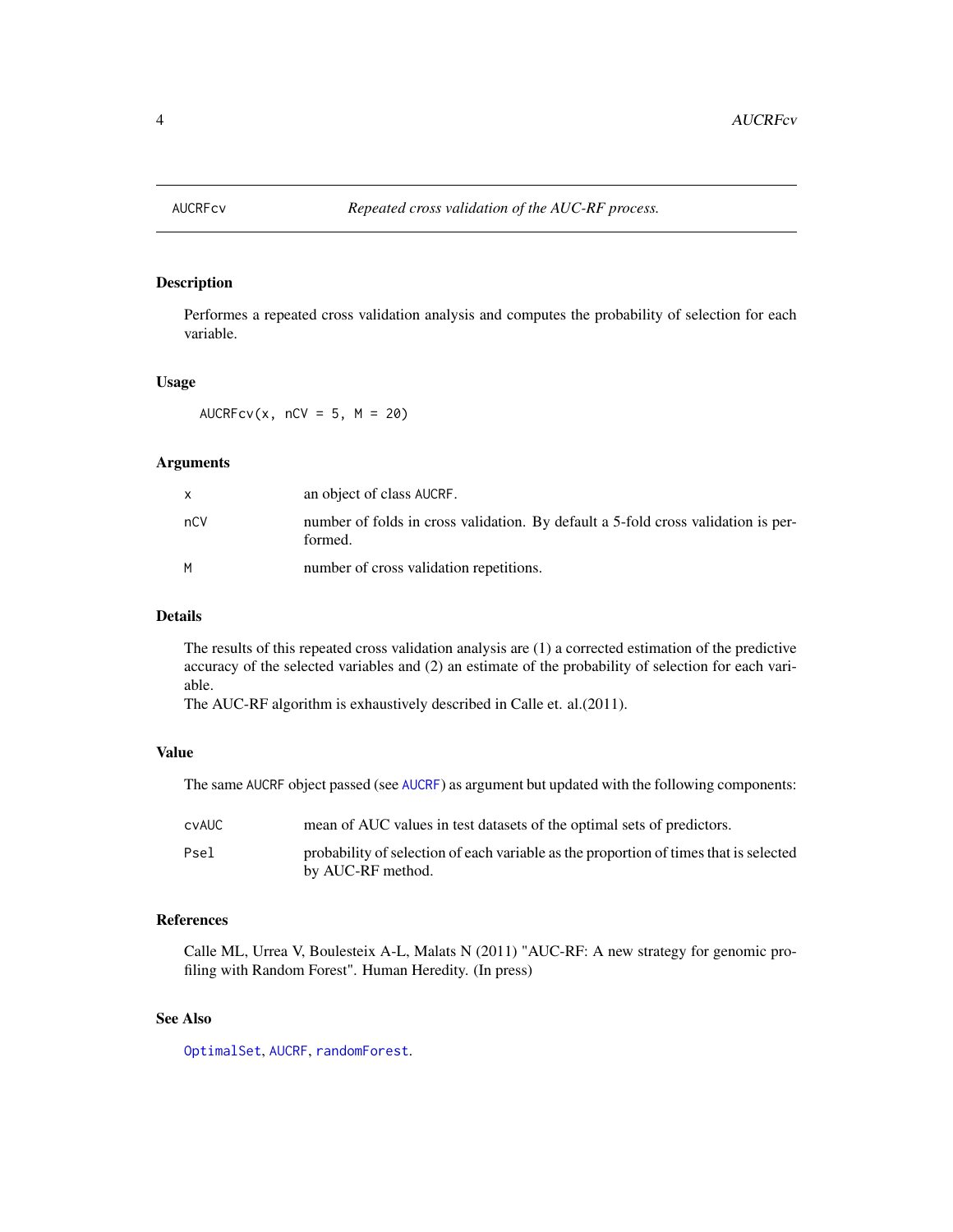# <span id="page-4-0"></span>OptimalSet 5

# Examples

```
# Next steps take some time
# load included AUCRF result example:
# data(fit)
# call AUCRFcv process:
# fitCV <- AUCRFcv(fit)
# The result of this example is included:
data(fitCV)
summary(fitCV)
plot(fitCV)
```
<span id="page-4-1"></span>OptimalSet *AUCRF optimal set selection.*

# Description

Returns the optimal set of predictive variables selected by the AUC-RF method.

# Usage

```
OptimalSet(object)
```
# Arguments

object an object of class AUCRF as the result of AUCRF or AUCRFcv functions.

#### Value

A data.frame with the selected variables ordered by the initial ranking, their importance values (initial ranking) and, if available, the probability of selection value measured by AUCRFcv function.

# See Also

```
AUCRF, AUCRFcv.
```
# Examples

```
data(fitCV)
OptimalSet(fitCV)
```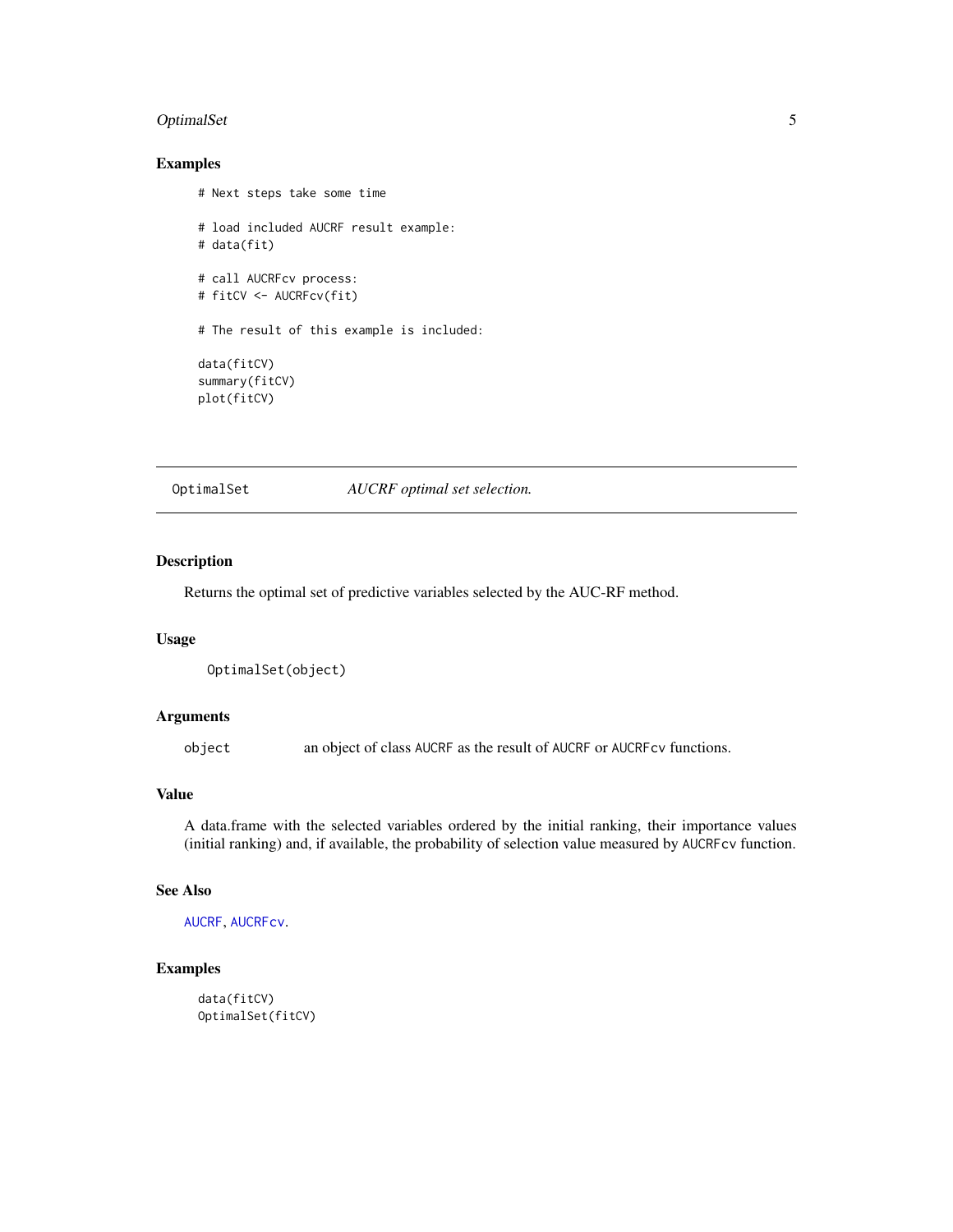<span id="page-5-0"></span>

# Description

The plot method for AUCRF objects.

# Usage

```
## S3 method for class 'AUCRF'
plot(x, which=c("auc","ranking","psel"), showOpt=TRUE, digits=4,
      maxvars=NULL, ...)
```
# Arguments

| $\mathsf{x}$ | an object of class AUCRF as the result of AUCRF or AUCRF cv functions.                                                                                                                                                                                                                                                                                                                                                                                                                                                                                                                                                                                                                            |
|--------------|---------------------------------------------------------------------------------------------------------------------------------------------------------------------------------------------------------------------------------------------------------------------------------------------------------------------------------------------------------------------------------------------------------------------------------------------------------------------------------------------------------------------------------------------------------------------------------------------------------------------------------------------------------------------------------------------------|
| which        | specifies the information to plot. There are three options: $(1)$ "auc" (by default)<br>to plot the curve of AUCs in the backwards elimination process, (2) "ranking"<br>to plot the importance measure in initial ranking of each variable, and (3) "psel"<br>to plot the probability of selection of each variable. The "psel" option is only<br>available if a cross validation is performed by AUCRFcv function.<br>For option (1), show Opt and digits arguments can be specified for more details<br>(see below).<br>For options $(2)$ and $(3)$ , the number of variables to plot and their order preference<br>can be specified by maxvars and order arguments, respectively (see below). |
| showOpt      | (only applied if "auc" option is specified in wich argument). If showOpt=TRUE,<br>the optimal subset is emphasised in the plot.                                                                                                                                                                                                                                                                                                                                                                                                                                                                                                                                                                   |
| digits       | (only applied if "auc" option is specified in wich argument and showOpt or<br>showThres are TRUE). Specifies the number of decimal digits for representing<br>the optimal AUC in the plot.                                                                                                                                                                                                                                                                                                                                                                                                                                                                                                        |
| maxvars      | (only applied if "ranking" or "psel" options are specified in wich argument).<br>Number of variables to include in the plot. The specified number of variables<br>with highest importance measure (initial ranking) will be plotted. If maxvars=NULL<br>(by default) the selected variables will be plotted.<br>(For large number of variables, their names can be illegible in the plot)                                                                                                                                                                                                                                                                                                         |
| .            | other graphical parameters (see par).                                                                                                                                                                                                                                                                                                                                                                                                                                                                                                                                                                                                                                                             |

# Examples

data(fitCV)

# Plotting the AUC in the AUCRF backward elimination process: plot(fitCV)

# Plotting the probability of selection of the selected variables: plot(fitCV, wich="psel")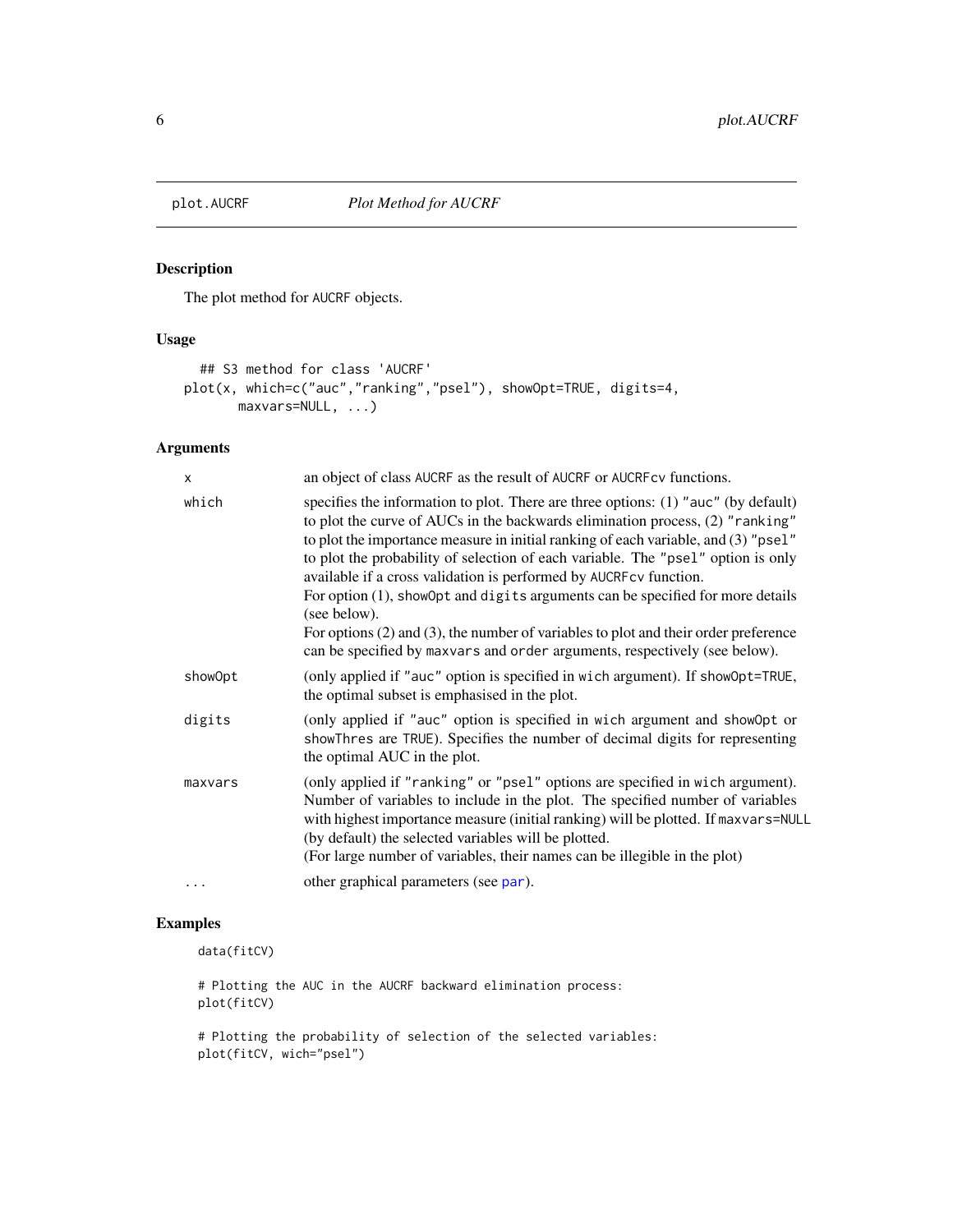# Plotting the 20 variables with highest probability of selection: plot(fitCV, wich="psel", maxvars=20)